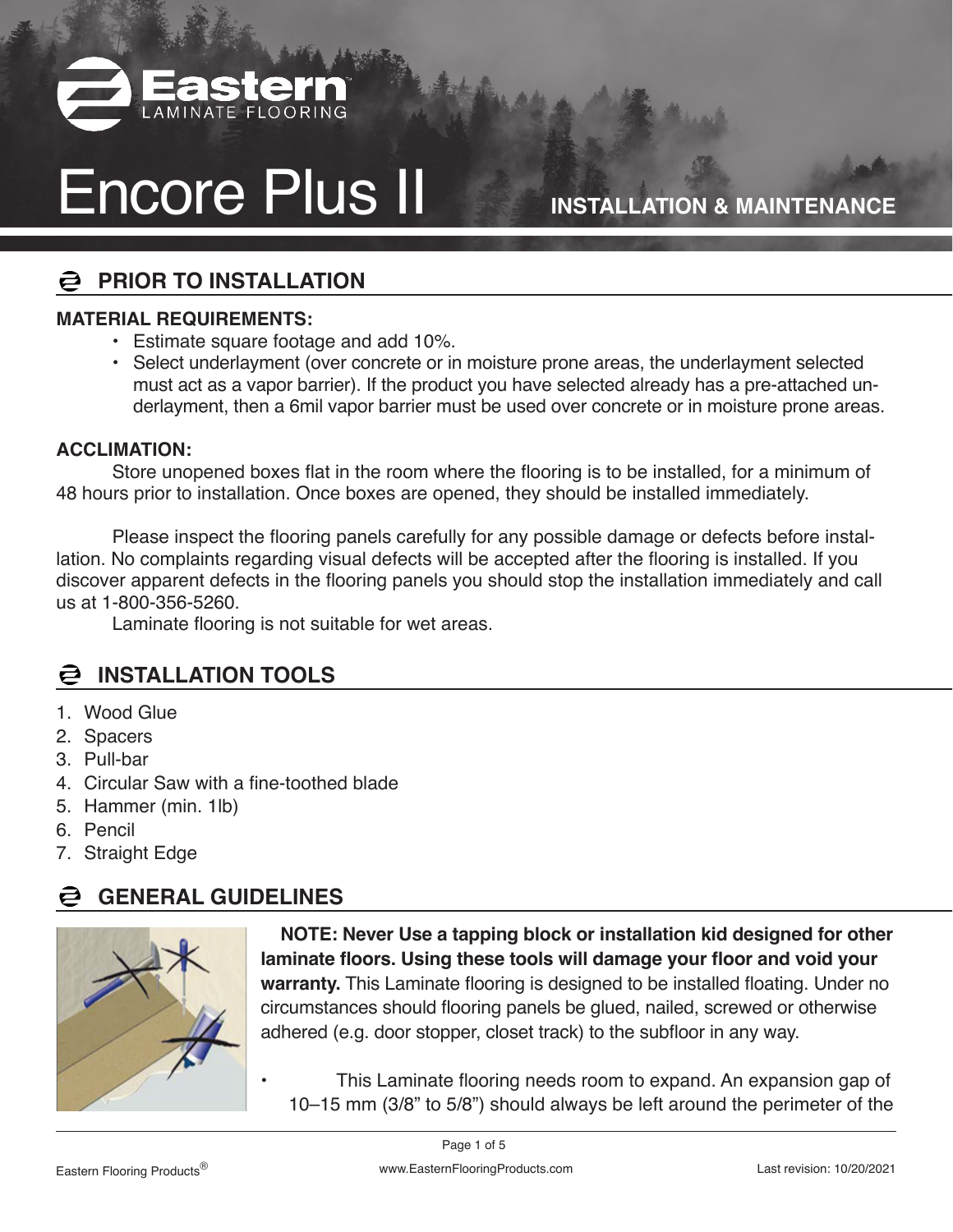

**INSTALLATION & MAINTENANCE**



room (e.g.: between the flooring panels and the walls or any other fixed elements, such as heating pipes or door jambs). This expansion gap can be covered up with baseboards, quarter rounds or the appropriate floor trim. T-Moldings (at least 2 cm (1") in width) must be used between adjoining rooms, hallways and doorways. T-Moldings must be used in the middle of rooms measuring more than 33' in the direction of the panel

length and more than 26' in the direction of the panel width.



- Installation should be carried out at a room temperature of at least 18°C (65°F) and a floor temperature of at least 15°C (59°F). The relative humidity in the room should be 50-60 %. The temperature difference between the flooring panels and the subfloor should not exceed  $\pm 3$  degrees.
- The sub-floor must be absolutely level, dry, clean, and firm. Carpet is not a suitable underlayment. Differences in floor level of more than 3 mm per meter span (1/8" on 3') must either be sanded down or filled in with suitable floor filling compound.
- For installation below grade, or on a concrete subfloor, an underlayment with vapor barrier must be used. If the product you have selected already has a pre-attached underlayment,

then a 6 mil vapor barrier must be used over concrete or in moisture prone areas. The seams of underlayment should overlap by at least 20 cm (8") and must be taped with moisture resistant tape along the length of this overlap. For more information regarding vapor emission from concrete, please call us at 1-800-359-5260.

• For acoustic insulation, an appropriate underlayment should be used. Underlayment maximum thickness under this Flooring is 4mm and a minimum density of 53 kg/m3 (3.5 lbs/ft3). If the product you have selected already has a pre-attached underlayment, this step is not needed.



- **•** Flooring panels should preferably be installed longitudinally (lengthwise) to the main light source.
- Avoid narrow pieces at the finish wall. Measure the distance between the starting wall and the finish wall. Divide this number by the width of the laminate flooring plank. The remainder must be greater than 2 ½".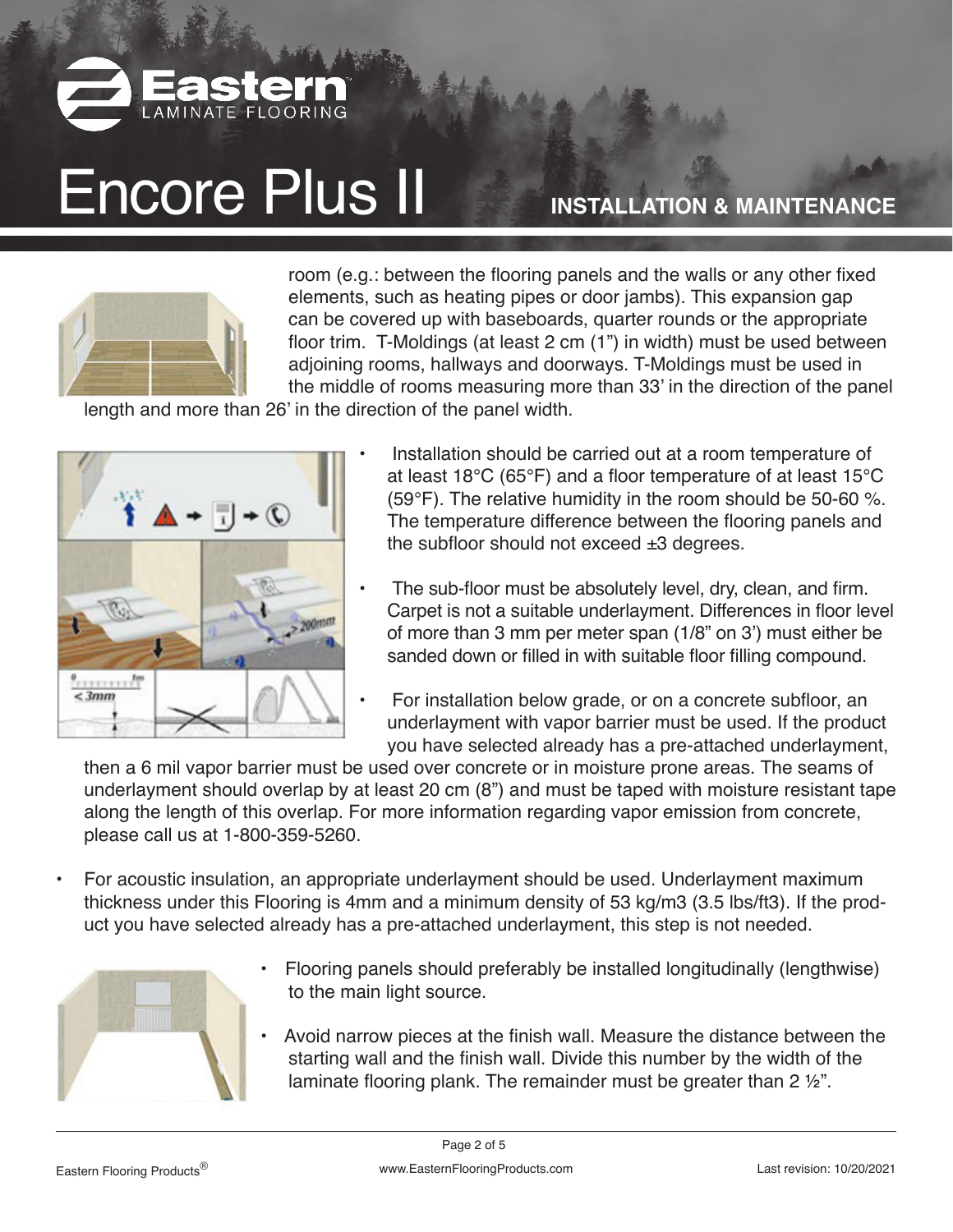

**INSTALLATION & MAINTENANCE**

- For installation on underfloor heating please call 1-800-359-5260 for further information. Radiant heated subfloors should never exceed 26 degrees C (79 degrees F).
- Your Laminate flooring can be walked on immediately following installation. As soon as part of the flooring has been installed, the furniture can be moved onto the finished installation.
- Install appropriate underlayment as per the underlayment manufacturer's guidelines.

### **INSTALLATION ILLUSTRATIONS**



Step 1 Installation Illustration

**STEP 1:** For the first row of panels cut off the tongue of the plank. Lay the first plank with the trimmed tongue edge on the long side of the plank facing the wall while taking special care to maintain proper expansion as

explained in the general guidelines above.

**STEP 2:** Assemble the end joints by lowering the tongue of the plank into the groove from top to bottom on the short side of the panel. Glue the short sides of the panels on the first and last rows and weigh them down for approximately one hour until the glue sets.

**STEP 3:** To start the second row, use the remainder of the last plank of the first row if it is longer than 30cm (12") long, otherwise, cut a new plank in half and proceed. To ensure structural integrity of your floor, **it is mandatory to always stagger the end joints from row to row by at least 40cm (16").**

**STEP 4:** Angle the tongue of the long side of the plank into the groove of the first panel of the first row at an angle of approx. 25° and lower the panel to lock it into place.



Step 2 Installation Illustration



Step 4 Installation Illustration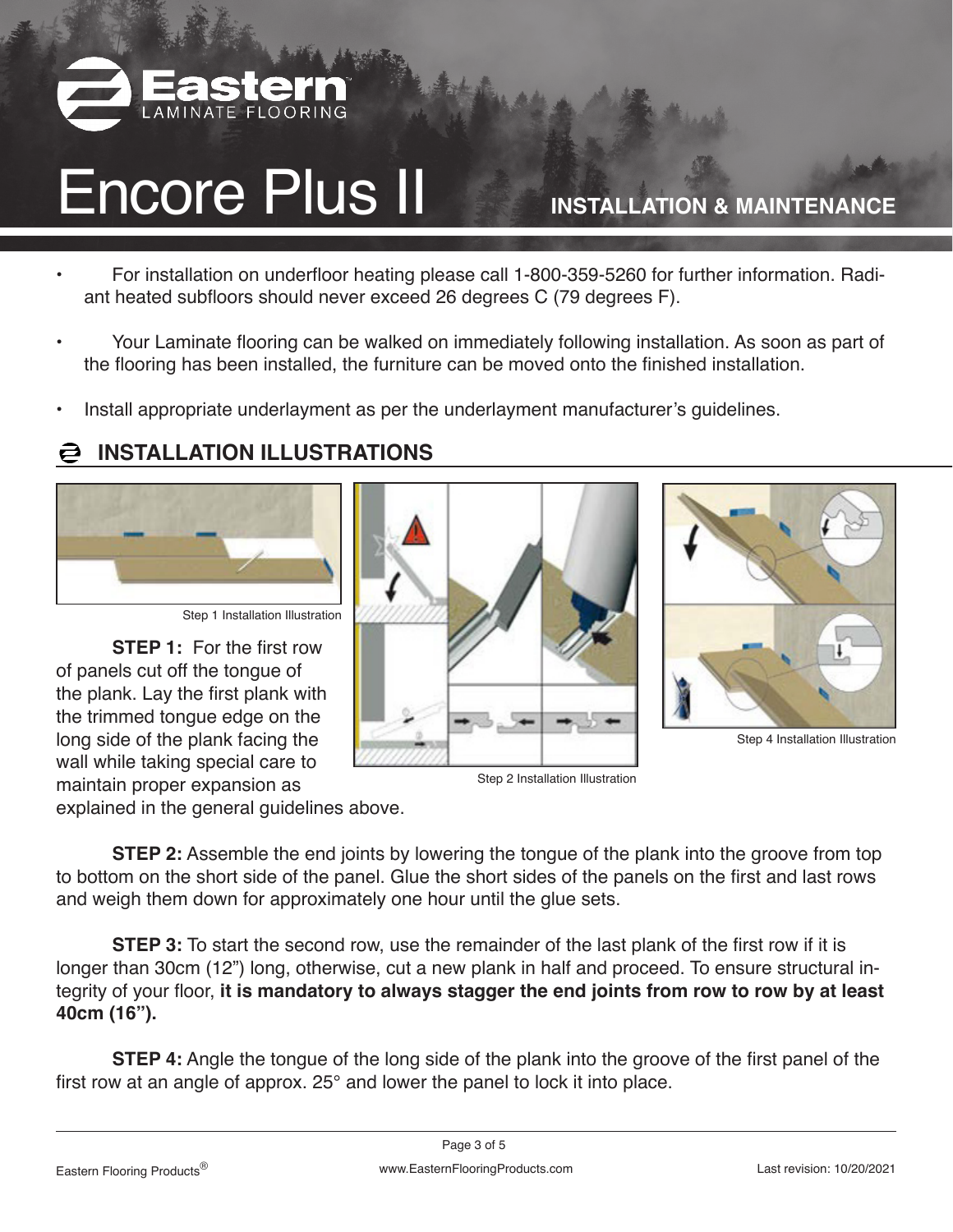

**INSTALLATION & MAINTENANCE**



Step 5 Installation Illustration Step 6 Installation Illustration Step 7 Installation Illustration

**STEP 5:** In the case where you are unable to angle panels (eg. Under a doorframe or radiator), you must cut away the locking edge of the lip of the bottom groove by using a wood chisel. Run a bead of glue on the now modified tongue and groove. Tighten the panels gently with the use of a pull bar and a hammer.

**STEP 6:** If a doorframe must be undercut, lay a plank of flooring next to the doorframe with the patterned side facing down. Undercut the doorjamb with a saw, then slide the flooring plank under the doorjamb with the decorative pattern facing upwards. Please note that the floor must be allowed to expand under the doorjamb and recommended expansion gap must be respected

**STEP 7:** Continue the installation in this manner until you get to the last row. For the last row, measure the exact width required. To do this, lay a plank of flooring on the second to last row. Then lay a second plank of flooring on top of this plank with the tongue side of the plank touching the wall. This will allow you to determine the width needed for the final row. Make a mark with a pencil and cut with a saw along this mark. Expansion gap must be respected!

#### **HOW TO REPLACE LAMINATE PLANKS**  $\boldsymbol{\Xi}$

1. To repair damaged laminate planks, start with drilling a 1/2" hole on each corner of the damaged laminate plank. You will want to be as close as possible to the plank end joints. Drill two or three more holes on each side of the damaged laminate plank approximately 4" to 5" from each other.

2. Draw a straight line between the holes to prevent mistakes and use it as a cutting guide.

3. Make sure you stick to the exact depth of the laminate when using the saw so you prevent cutting into the underlayment or sub-floor which you definitely do not want.